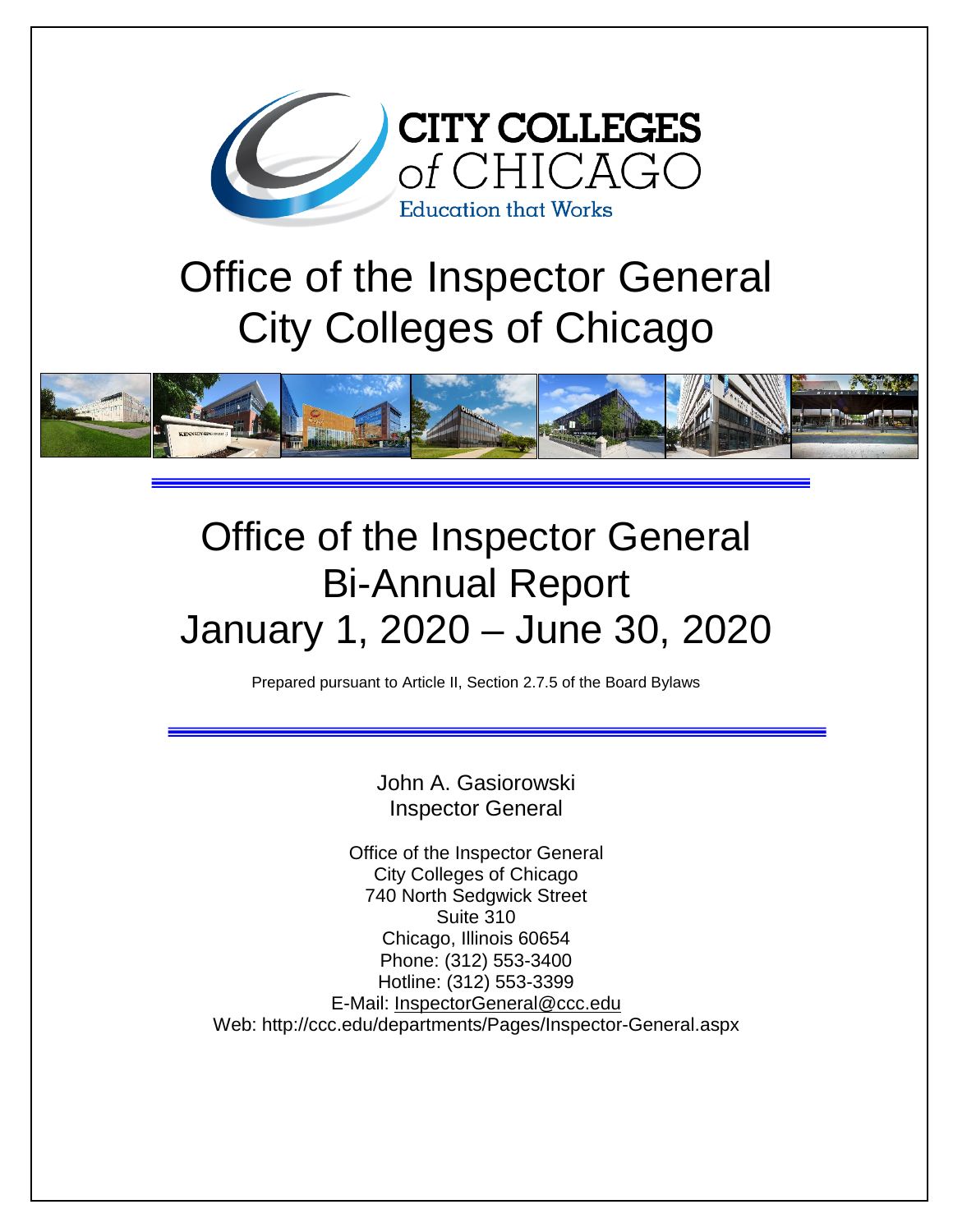

- To: Juan Salgado, Chancellor Dr. Walter E. Massey, Chair of the Board of Trustees Elizabeth Swanson, Vice-Chair of the Board of Trustees Peggy A. Davis, Secretary of the Board of Trustees Karen Kent, Trustee Deborah H. Telman, Trustee Darrell A. Williams, Trustee James Thomas, Jr., Student Trustee
- From: John A. Gasiorowski, Inspector General
- Date: August 4, 2020
- RE: Office of the Inspector General *Bi-Annual Report* for the period of January 1, 2020 through June 30, 2020

This *Bi-Annual Report* is being provided to the Chancellor and the Board of Trustees of Community College District No. 508 pursuant to Article 2.7.5 of the Board Bylaws. This *Bi-Annual Report* covers the period of January 1, 2020 through June 30, 2020. Pursuant to Article 2.7.5, the *Bi-Annual Report* for the period of January 1st through June 30th is required no later than September 1st each year.

Article 2.7 et seq. of the Board Bylaws authorizes the OIG for the City Colleges of Chicago to conduct investigations regarding waste, fraud and misconduct by any officer, employee, or member of the Board; any contractor, subcontractor, consultant or agent providing or seeking to provide goods or services to the City Colleges of Chicago; and any program administered or funded by the District or Colleges.

It should be noted that during more than one-half of this reporting period, specifically since March 17, 2020, the OIG worked remotely following City Colleges of Chicago guidance in response to COVID-19. While working remotely, the OIG successfully continued the operations of the OIG. Notably, the OIG issued several Investigative Summaries during this period of working remotely.

The OIG would like to thank the Chancellor, the Board of Trustees and the administration of the City Colleges of Chicago for their cooperation and support.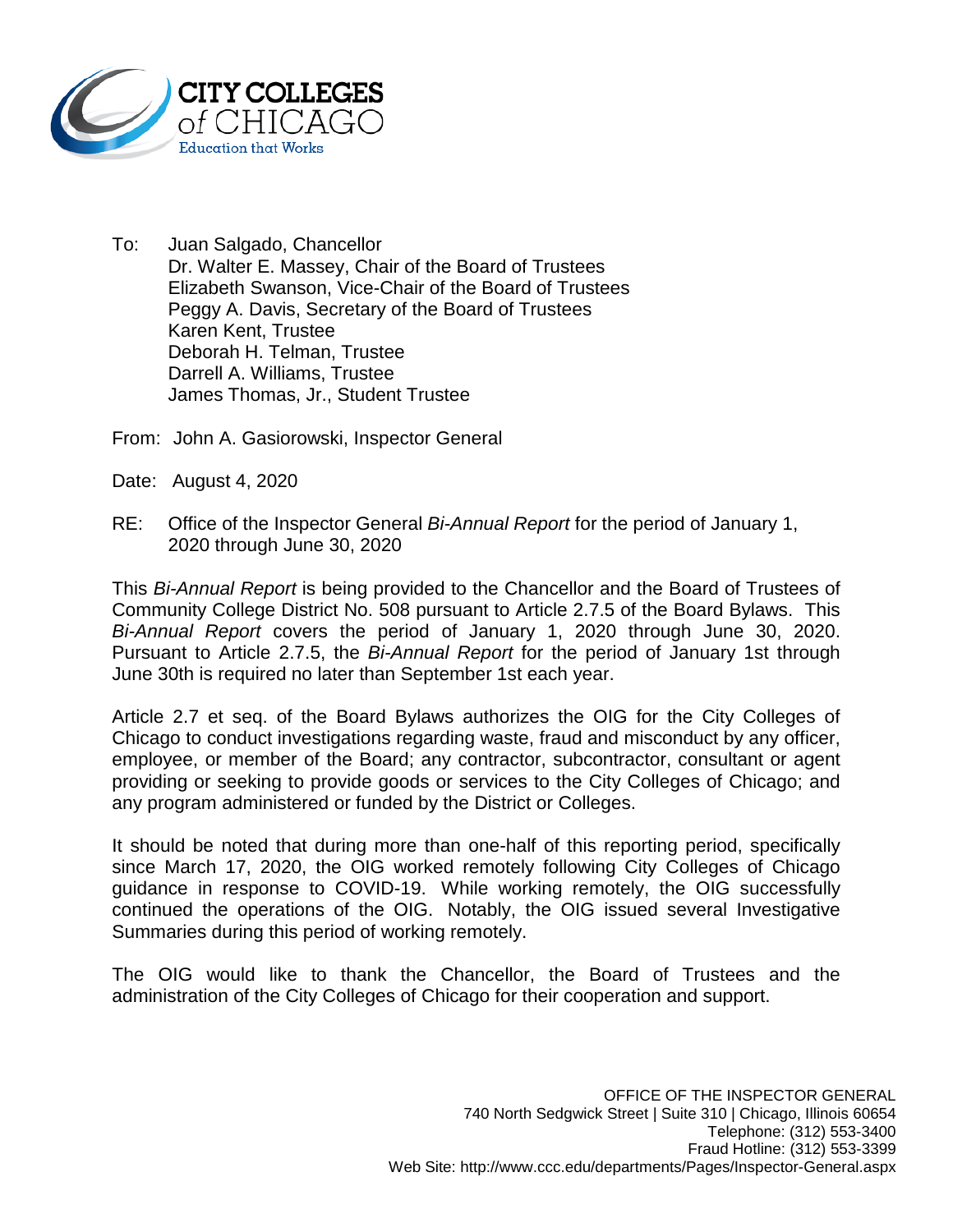### **Office of the Inspector General Bi-Annual Report**

#### **Mission of the Office of the Inspector General**

The Office of the Inspector General ("OIG") of the City Colleges of Chicago ("CCC") will help fuel CCC's drive towards increased student success by promoting economy, efficiency, effectiveness and integrity in the administration of the programs and operations of CCC by conducting fair, independent, accurate, and thorough investigations into allegations of waste, fraud and misconduct, as well as by reviewing CCC programs and operations and recommending policies and methods for the elimination of inefficiencies and waste and for the prevention of misconduct.

The OIG should be considered a success when students, faculty, staff, administrators and the public:

- $\triangleright$  perceive the OIG as a place where they can submit their complaints/concerns in a confidential and independent setting;
- $\triangleright$  trust that a fair, independent, accurate, and thorough investigation will be conducted and that the findings and recommendations made by the OIG are objective and consistent; and
- $\triangleright$  expect that the OIG's findings will be carefully considered by CCC administration and that the OIG's recommendations will be implemented when objectively appropriate.

#### **New Developments**

#### *Certified Inspector General Auditor* designation

From March 9, 2020 to March 13, 2020, Deborah Muhammad, an OIG investigator II-auditor, attended the Association of Inspectors General Winter Institute held in Jacksonville, Florida. [1](#page-2-0) The Association of Inspectors General is an organization of state, local, and federal inspectors general and their staffs. As a result of attending the week-long training institute, as well as successfully passing a comprehensive examination on the final day, Deborah was awarded the designation of *Certified Inspector General Auditor* by the Association. Deborah joins five other current members of the OIG who previously earned the designations of *Certified Inspector General* or *Certified Inspector General Investigator*.

<span id="page-2-0"></span> $1$  It should be noted that due to CCC budget restrictions, Deborah Muhammad voluntarily paid for her own travel and accommodations in order to attend the week-long training institute in Jacksonville, Florida. The OIG paid the tuition for the institute.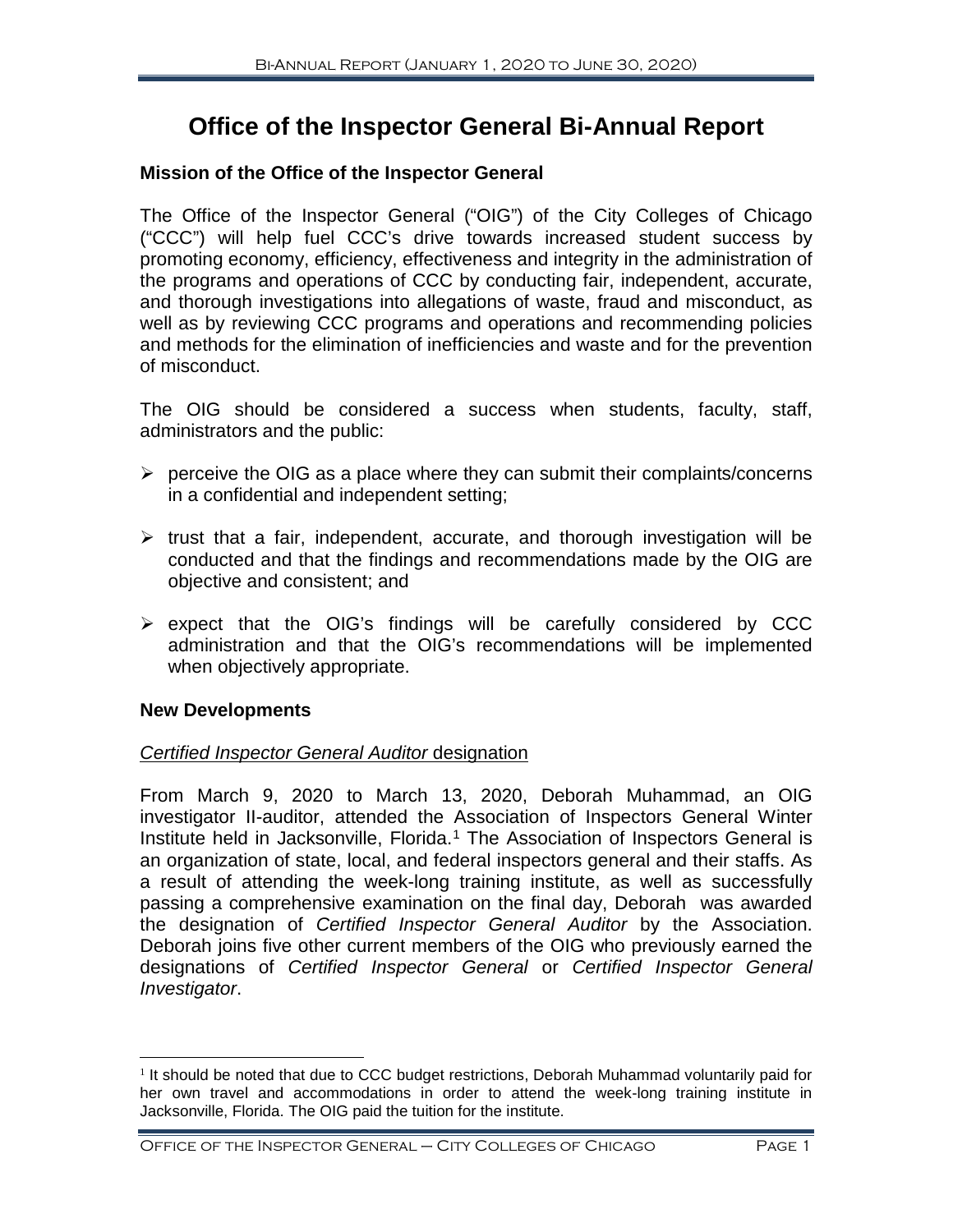#### **Updates to Investigations Documented in Previous Bi-Annual Reports**

#### Updates regarding disciplinary recommendations made during the July 1, 2019 to December 31, 2019 reporting period

In the *Bi-Annual Report* submitted for the July 1, 2019 to December 31, 2019 reporting period, the OIG submitted 8 reports documenting investigations, which resulted in sustained findings of misconduct regarding 10 CCC employees. The following table updates the disciplinary actions recommended by the OIG as well as the actions taken by CCC regarding employee misconduct documented in the *Bi-Annual Report* submitted for the July 1, 2019 to December 31, 2019 reporting period.

| Disciplinary Action Opdates from investigations Reported on in<br>Previous Bi-Annual Report (July 1, 2019 to December 31, 2019) |                                               |                                 |                                                  |  |
|---------------------------------------------------------------------------------------------------------------------------------|-----------------------------------------------|---------------------------------|--------------------------------------------------|--|
| Case<br><b>Number</b>                                                                                                           | <b>Title</b>                                  | <b>OIG</b><br>Recommendation    | <b>Final Disciplinary</b><br><b>Action Taken</b> |  |
| 19-0136                                                                                                                         | President                                     | Termination / DNRH <sup>2</sup> | Resignation / DNRH                               |  |
| 19-0161                                                                                                                         | Associate Dean of Adult Education             | Appropriate Discipline          | 5 days suspension                                |  |
| 20-0005                                                                                                                         | Lead Security Officer (part-time)             | <b>Termination / DNRH</b>       |                                                  |  |
| 20-0005                                                                                                                         | Security Officer (part-time)                  | Termination / DNRH              | Resignation / DNRH                               |  |
| 20-0005                                                                                                                         | Security Officer (part-time)                  | Termination / DNRH              |                                                  |  |
| 20-0006                                                                                                                         | Alternative High School Mentor<br>(part-time) | Appropriate Discipline          | <b>Position Eliminated</b>                       |  |
| 19-0184                                                                                                                         | <b>Network Support Analyst</b>                | Appropriate Discipline          | Termination                                      |  |
| 18-0197                                                                                                                         | <b>Project Clerk</b>                          | DNRH (following resignation)    |                                                  |  |
| 19-0144                                                                                                                         | Head Coach (part-time)                        | Termination / DNRH              |                                                  |  |
| 19-0143                                                                                                                         | <b>College Advisor</b>                        | Termination / DNRH              | Resignation / DNRH                               |  |

### **Disciplinary Action Updates from Investigations Reported on in**

#### **Complaints Received**

For the period of January 1, 2020 through June 30, 2020, the OIG received 95 complaints. These 95 complaints included complaints forwarded to the OIG from outside sources as well as investigations (or audits / reviews) initiated based on the OIG's own initiative.<sup>[3](#page-3-1)</sup> For purposes of comparison, the following table documents the complaints received by the OIG during the current and previous reporting periods.

<span id="page-3-0"></span><sup>&</sup>lt;sup>2</sup> "DNRH" means that the individual was designated "do not re-hire" or ineligible to be re-hired.

<span id="page-3-1"></span><sup>3</sup> Under Article 2.7.2 of the Board Bylaws, the powers and duties of the OIG include: c) To investigate and audit the conduct and performance of the District's officers, employees, members of the Board, agents, and contractors, and the District's functions and programs, either in response to a complaint or on the Inspector General's own initiative, in order to detect and prevent waste, fraud, and abuse within the programs and operations of the District….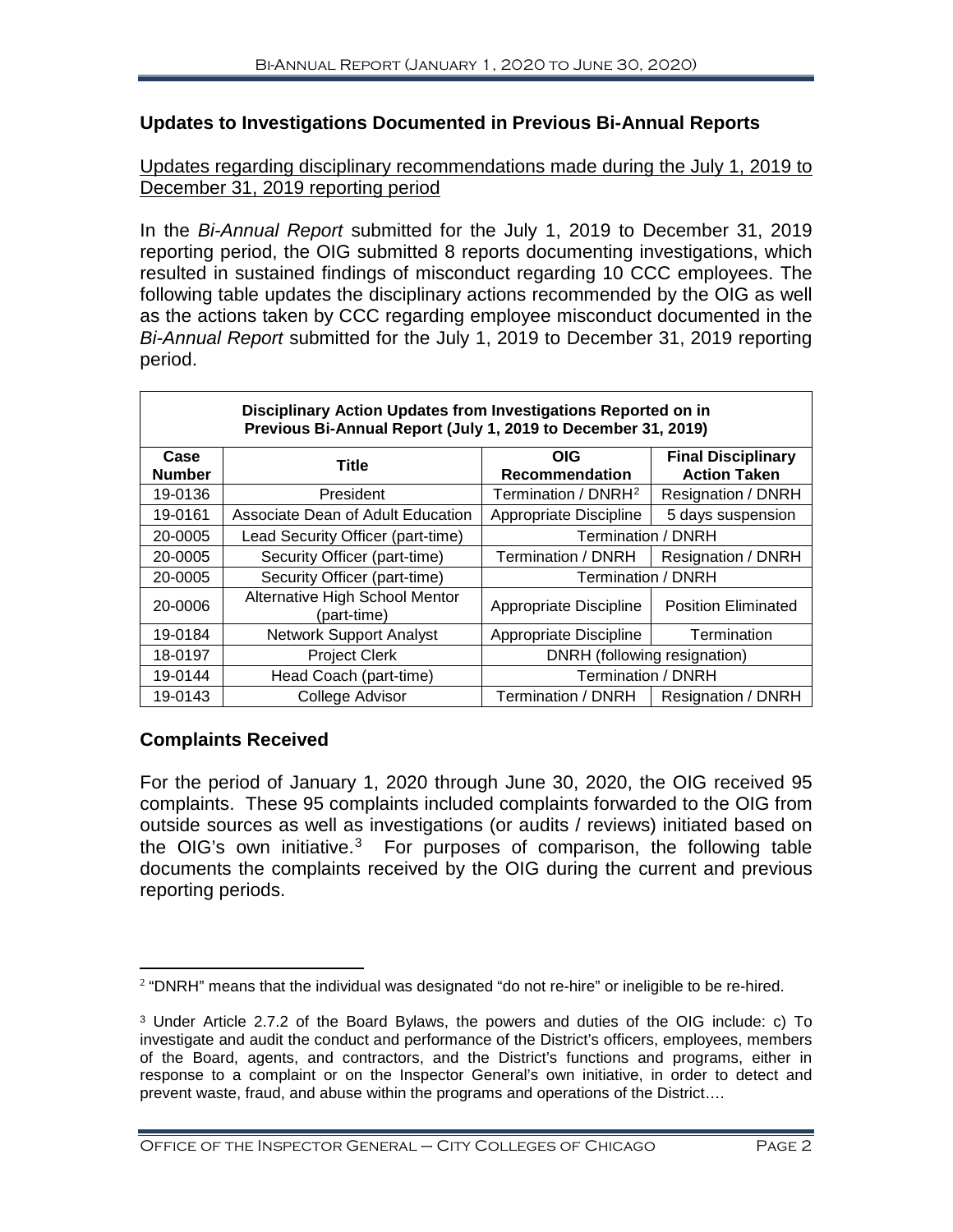

The 95 complaints received represent a variety of subject matters. The following table documents the subject matters of the complaints received.

| Subject Matter of Complaints Received from January 1, 2020 to June 30, 2020 |                |            |  |  |
|-----------------------------------------------------------------------------|----------------|------------|--|--|
| <b>Subject Matter (Allegation)</b>                                          | <b>Number</b>  | Percentage |  |  |
| <b>Board Mandated Audit</b>                                                 |                | 1.05%      |  |  |
| Misappropriation of funds / Theft                                           |                | 1.05%      |  |  |
| Use of CCC property for unauthorized purposes                               |                | 1.05%      |  |  |
| Violation of Drug Free Workplace                                            |                | 1.05%      |  |  |
| Discourteous Treatment                                                      | $\overline{2}$ | 2.11%      |  |  |
| Violation of Outside Employment Policy                                      | 2              | 2.11%      |  |  |
| Unknown                                                                     | 3              | 3.16%      |  |  |
| <b>Hostile Work Environment</b>                                             | 5              | 5.26%      |  |  |
| Discrimination                                                              | 6              | 6.32%      |  |  |
| Conduct unbecoming a public employee                                        |                | 7.37%      |  |  |
| Fraud (including grants, financial aid or tuition)                          | 8              | 8.42%      |  |  |
| Violation of CCC Ethics Policy                                              | 8              | 8.42%      |  |  |
| Engaging in conduct in violation of the Illinois Compiled Statutes          | 10             | 10.53%     |  |  |
| Falsification of attendance records                                         | 10             | 10.53%     |  |  |
| Inattention to duty                                                         | 12             | 12.63%     |  |  |
| Residency                                                                   | 18             | 18.95%     |  |  |
| Total                                                                       | 95             | 100.00%    |  |  |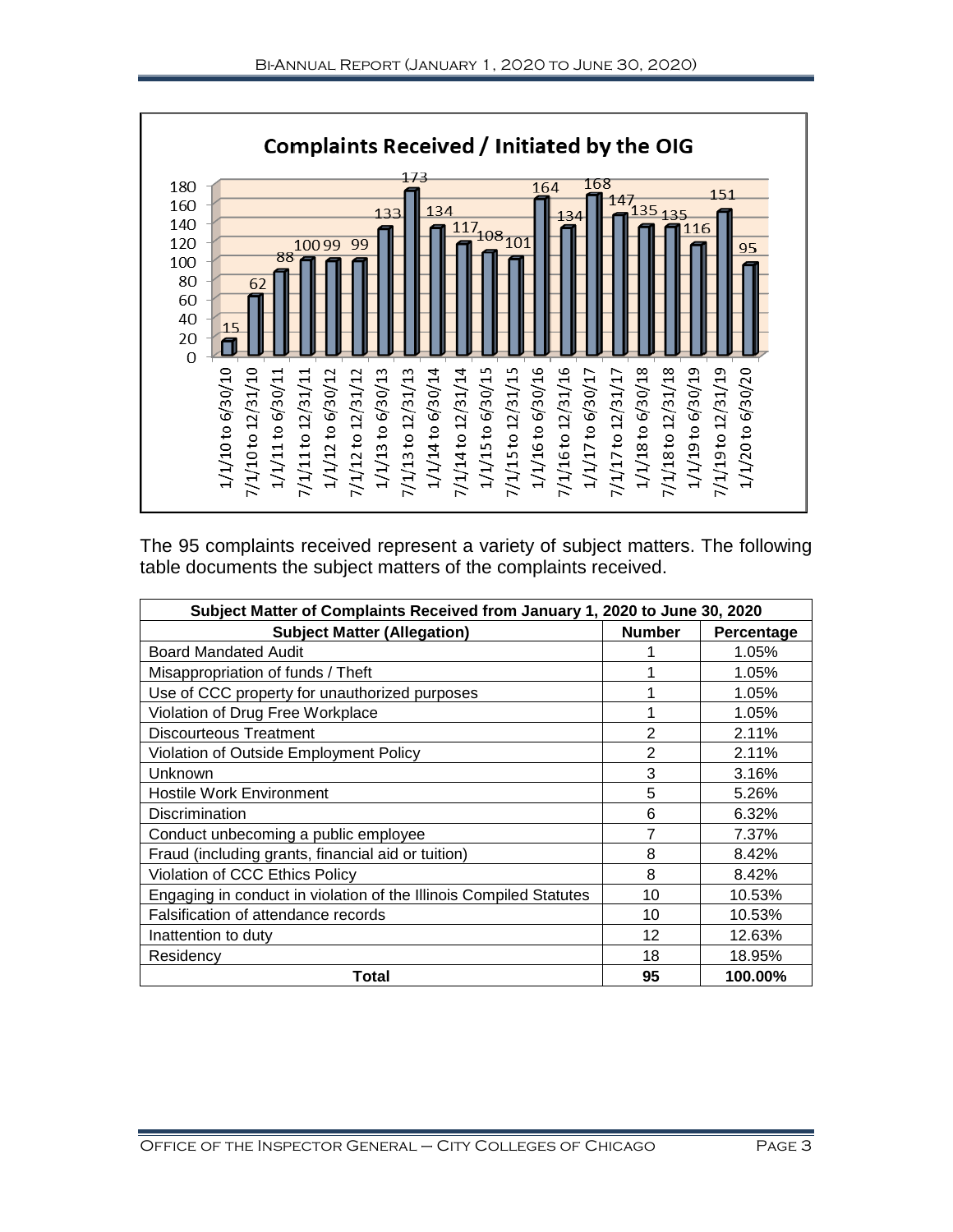#### **Status of Complaints**

As reported in the previous *Bi-Annual Report*, as of December 31, 2019, the OIG had 76 pending complaints, meaning that the OIG was in the process of conducting investigations regarding these complaints. During the period of January 1, 2020 through June 30, 2020, the OIG closed 98 complaints. The following chart categorizes the reasons that the OIG closed the 98 complaints during the current reporting period.

| Complaints Closed Between January 1, 2020 and June 30, 2020 |               |            |  |  |
|-------------------------------------------------------------|---------------|------------|--|--|
| <b>Reason Closed</b>                                        | <b>Number</b> | Percentage |  |  |
| Sustained                                                   | 10            | 10.20%     |  |  |
| <b>Board Mandated Audit</b>                                 |               | 1.02%      |  |  |
| Not Sustained / No Policy Violation                         | 38            | 38.78%     |  |  |
| Referred / Deferred                                         | 27            | 27.55%     |  |  |
| Subject Inactive                                            |               | 7.14%      |  |  |
| <b>Duplicate Complaint</b>                                  | 14            | 14.29%     |  |  |
| Complaint included with another active investigation        |               | 1.02%      |  |  |
| <b>Totals</b>                                               | 98            | 100.00%    |  |  |

Regarding the complaints closed during the period of January 1, 2020 to June 30, 2020, the table below documents the average number of calendar days between the date that the complaints were received and the date that the complaints were closed as compared to the average number of calendar days between the date that complaints were received and the date that complaints were closed for the complaints closed during the previous reporting period (July 1, 2019 through December 31, 2019). [4](#page-5-0)

Office of the Inspector General – City Colleges of Chicago Page 4

<span id="page-5-0"></span> $\overline{a}$ <sup>4</sup> A complaint is considered closed only after the investigative activity of the investigator to whom the complaint was assigned has been reviewed and approved by a Supervising Investigator or the Assistant Inspector General and then the Inspector General. In situations where a complaint is sustained, the complaint is not considered closed until the Investigative Summary documenting the investigation is prepared and submitted pursuant to Article 2.7.3 of the Board Bylaws.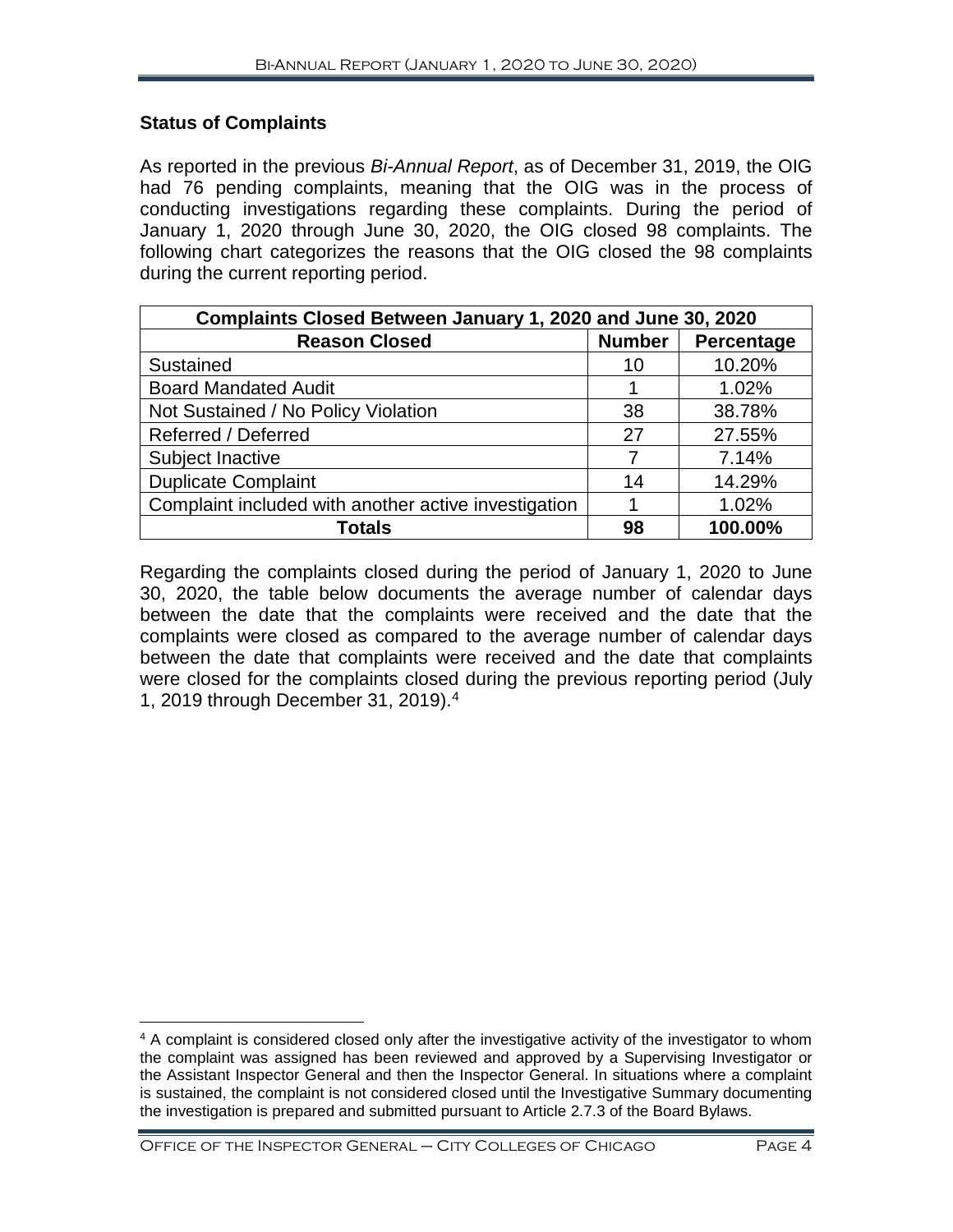| <b>Average Calendar Days to Close</b>           |                    |                                                       |                   |                                                       |
|-------------------------------------------------|--------------------|-------------------------------------------------------|-------------------|-------------------------------------------------------|
|                                                 | 7/1/19 to 12/31/19 |                                                       | 1/1/20 to 6/30/20 |                                                       |
| <b>Reason Closed</b>                            | <b>Number</b>      | Average<br><b>Calendar</b><br>Days to<br><b>Close</b> | <b>Number</b>     | Average<br><b>Calendar</b><br>Days to<br><b>Close</b> |
| Sustained                                       | 8                  | 253                                                   | 10                | 443                                                   |
| <b>Review with Recommendations</b>              |                    | 1140                                                  | O                 |                                                       |
| <b>Completed Board Mandated Audit</b>           | 0                  |                                                       |                   | 152                                                   |
| Not Sustained / No Policy Violation             | 43                 | 270                                                   | 38                | 117                                                   |
| Not Sustained with Recommendations              |                    | 178                                                   | 0                 |                                                       |
| Referred / Deferred                             | 57                 |                                                       | 27                |                                                       |
| Subject Inactive                                | 9                  | 256                                                   |                   | 128                                                   |
| <b>Duplicate Complaint</b>                      | 14                 |                                                       | 14                | 2                                                     |
| Complaint included with an active investigation | 17                 |                                                       |                   |                                                       |
| <b>Totals</b>                                   | 150                |                                                       | 98                |                                                       |

As of June 30, 2020, the OIG had 73 pending complaints. Twenty-nine of these 73 pending complaints (39.7%) were received between January 1, 2020 and June 30, 2020, and 29 of these 73 pending complaints (39.7%) were received between July 1, 2019 and December 31, 2019.

#### **OIG Reports Submitted – January 1, 2020 through June 30, 2020**

During the reporting period of January 1, 2020 through June 30, 2020, the OIG submitted 11 reports.<sup>[5](#page-6-0)</sup> These 11 reports included the following: the annual boardmandated audit of the District's compliance with the CCC Residency Policy and 10 reports documenting sustained findings of waste, fraud and/or misconduct.

#### **Reports Submitted Documenting Sustained Findings of Waste, Fraud and/or Misconduct**

#### OIG Case Numbers 19-0120 / 19-0134 / 20-0101

Over the past year or so, the OIG received multiple complaints about a director of student development projects ("director") assigned to a City College regarding a variety of issues. Investigations were initiated regarding these complaints. The OIG investigations of these complaints revealed the following sustained findings:

• The director engaged in a conflict of interest with present CCC employment, in that she:

<span id="page-6-0"></span> $5$  Pursuant to Article 2.7.3 of the Board Bylaws, the Inspector General submits reports to the Chancellor, the Board Chairman, and the General Counsel at the conclusion of an investigation with recommendations for disciplinary or other action.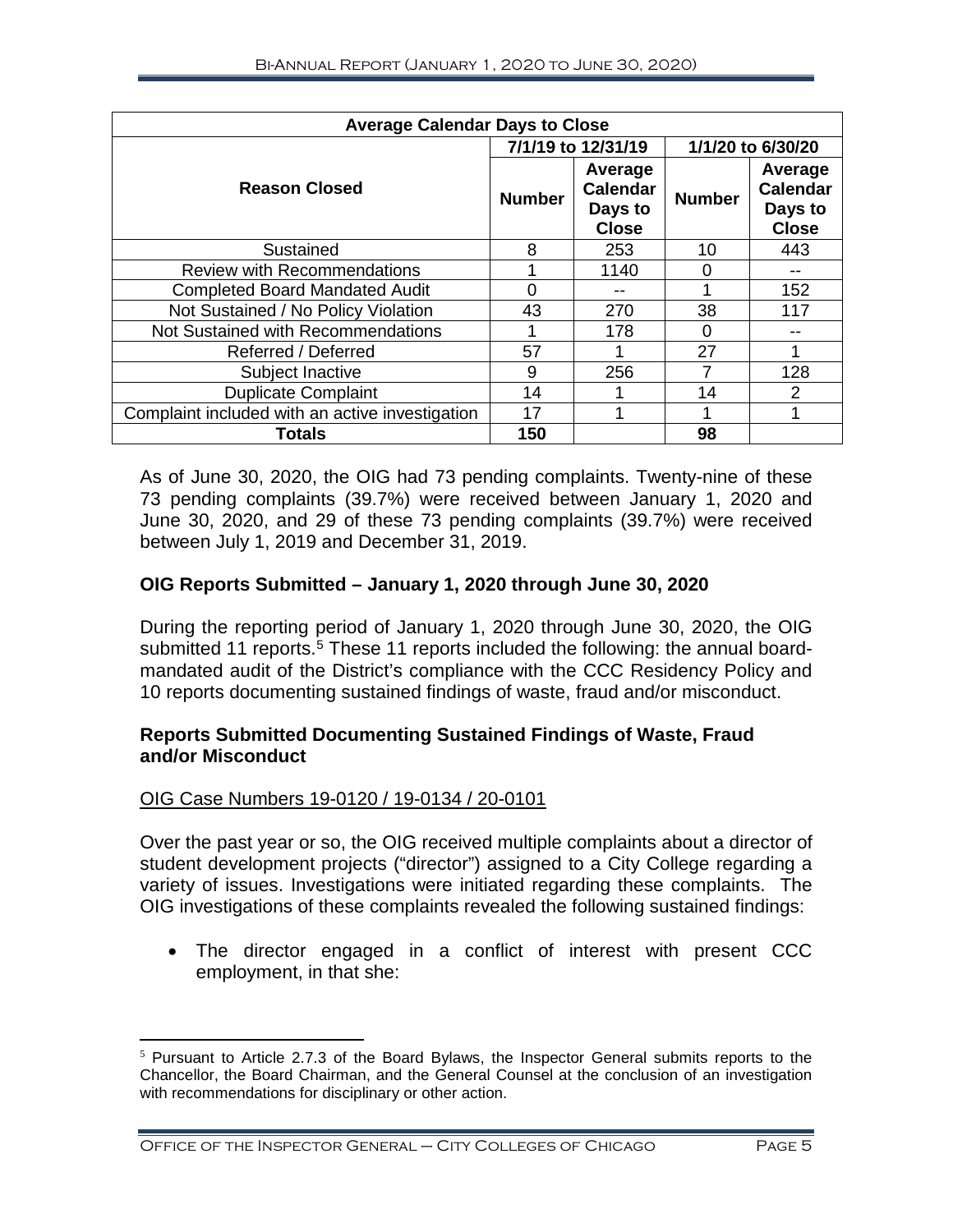- o Participated in the making of the decision to utilize and managed a CCC vendor, while she had a special interest in the vendor, as demonstrated by the fact that she engaged in a romantic relationship with a principal of the vendor, before, during, and after the period of the vendor's CCC contract.
- o Participated in the making of the decision to utilize and managed the vendor, while she had a special interest in the vendor, as demonstrated by the fact that she performed various business-related tasks for the vendor, before, during, and after the period of the vendor's CCC contract.
- The director utilized her CCC-issued computer to create and/or edit documents for the vendor and the vendor's principal, before, during and after the period of the vendor's CCC contract.
- The director utilized sick time, when in fact she was not sick, on at least 4.5 days.
- The director committed the criminal offense of forgery, in that she utilized her CCC-issued computer to fraudulently manipulate the contents of her November 23, 2016 CCC pay stub to reflect that she earned more pay than she actually earned, and she subsequently submitted such document as part of her application for a loan.

At a minimum, the director violated Section IV, paragraphs 11, 12 ,13, 15, 19, 30, 44, 45 and 50 of the CCC District-Wide Employee Manual, as well as the CCC Ethics Policy, the Board Policies and Procedures for Management and Government, and the Policies and Guidelines Governing the Use of Computing and Technology Resources.

Based on the investigations, the OIG recommended that the director be terminated. The OIG further recommended that the director be designated ineligible to be re-hired and that her personnel records reflect this designation.

The director was terminated, and she was designated ineligible to be re-hired.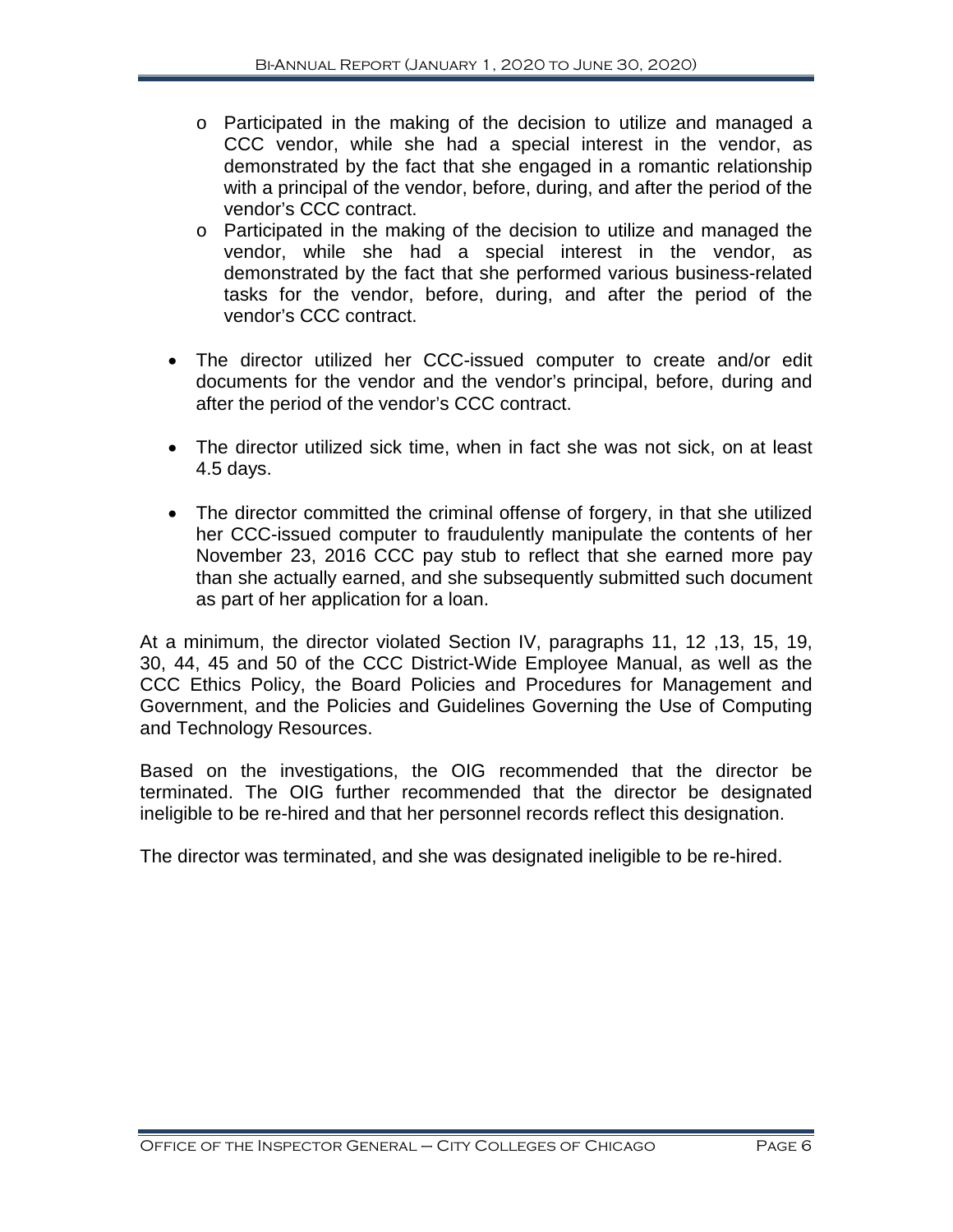#### OIG Case Number 20-0077

The OIG received a complaint regarding a dean assigned to a City College. While the OIG investigation of the allegation contained in the complaint did not reveal any CCC policy violation, during the course of the investigation, the OIG did find other acts of misconduct engaged in by the dean and by a student. These findings are discussed as follows:

#### • OIG Case Number 20-0077 (the dean)

The OIG received information that the dean misrepresented to co-workers that his fiancé died, and the dean inappropriately used bereavement time. The OIG investigation revealed that the dean represented to the City College community that his fiancé died, when in fact, the purported fiancé was not the dean's fiancé and the purported fiancé did not die. The OIG investigation further revealed that on February 6, 2019 and February 8, 2019, the dean inappropriately took bereavement days for the death of his purported fiancé.

At a minimum, the dean's actions violated Section IV, paragraphs 10, 11 and 50 of the CCC District-Wide Employee Manual.

Based on the investigation, the OIG recommended that CCC takes appropriate disciplinary action against the dean. The OIG also recommended that sixteen hours of non-sick time be deducted from the dean's benefit day/vacation day balance to replace the bereavement days inappropriately utilized by the dean.

The dean was subsequently terminated, and he was designated ineligible to be re-hired.

#### • OIG Case Number 20-0077 (the student)

During the course of the investigation of the dean discussed above, the OIG reviewed the athletic files of a City College's men's basketball team, including the student, an applicant to be a member of that 2019-2020 team at the City College. The OIG review revealed that the student submitted a fraudulent CCC Athletic Examination form to the City College, in that the Athletic Examination form represented that the student was examined by a given doctor on a given date, when in fact, the student was never examined by the doctor listed on the form, and the student was never a patient at the medical facility located at the address provided on the form. Additionally, during an interview with the OIG, the student made at least one false statement, specifically that he went to see the doctor reflected in the CCC Athletic Examination form that he submitted, when in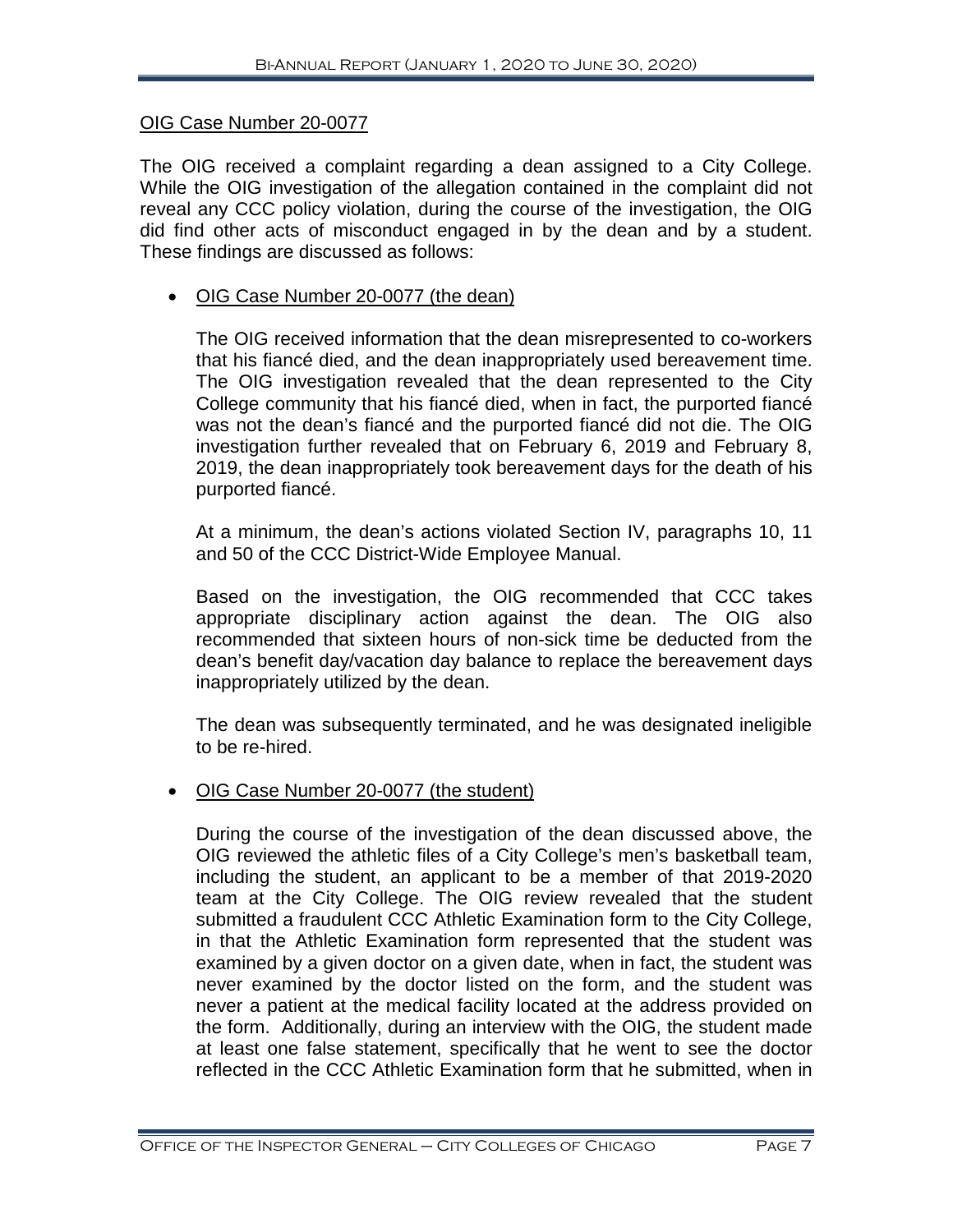fact he did not. The student's actions violated Section 8.18(d) of the CCC Academic and Student Policy.

Based on the investigation, the OIG recommended that CCC takes appropriate disciplinary action against the student, pursuant to Sections 8.17 and 8.21 of the CCC Academic and Student Policy. Based on the finding that the student falsified an athletic participation record (specifically, the CCC Athletic Examination form), the OIG recommended that CCC deems the student ineligible for further athletic competition at any time. The OIG further recommended that CCC notifies the National Junior College Athletic Association ("NJCAA") that the student should be deemed ineligible for further competition at any NJCAA member college at any time, pursuant to Article IV, Section 3A.2 of the NJCAA Eligibility Rules.

The student was banned, or deemed ineligible, for participating on any and all athletic teams at his City College and all CCC athletic teams.

#### OIG Case Number 19-0239

The OIG received information that a security officer was arrested, and he was ultimately charged in the Circuit Court of Will County with eight counts of aggravated criminal sexual abuse, contrary to 720 ILCS 5/11-1.60(b) and 720 ILCS 5/11-1.60(c)(1)(i), which are Class 2 felonies. On January 9, 2020, the security officer pled guilty to two counts of aggravated criminal sexual abuse, contrary to 720 ILCS 5/11-1.60(c)(1)(i). The security officer was sentenced to serve a four-year term of imprisonment.

While as of the date of the submitted Investigative Summary (January 21, 2020), the security officer was listed as an active employee in the CCC PeopleSoft system, CCCWorks time and attendance records reflected that the security officer had not worked for CCC since June 4, 2019. Due to the fact that the security officer remained in custody from the time of his arrest, the OIG was not able to interview him.

During the course of the investigation, the OIG found that between the period of January 26, 2012 and December 18, 2014 - a time during which the security officer was a CCC employee - the security officer's sworn status was suspended by his primary law enforcement agency employer from which he received his active peace officer status; thus, he was no longer qualified to serve as a CCC officer pursuant to Article I of the *Agreement between the Board of Trustees of Community College District No. 508 and the City Colleges Police Officers Association*. Despite being not qualified to serve as a CCC security officer from January 26, 2012 to December 18, 2014, the security officer was paid at the rate for a security officer as opposed to a security assistant. As a result, the security officer received almost \$16,000 in pay to which he was not entitled.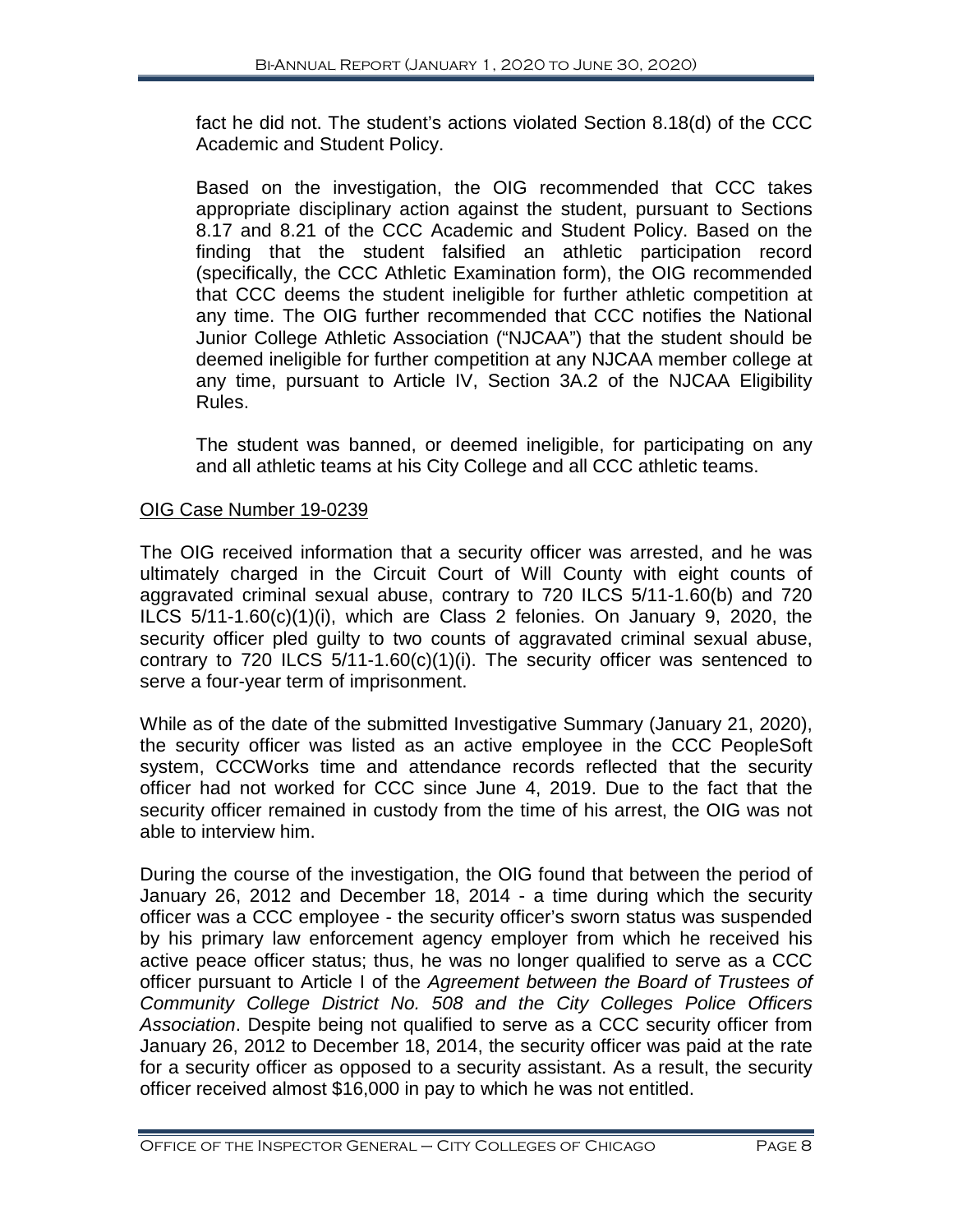Based on the investigation, the OIG recommended that the security officer be terminated.[6](#page-10-0) The OIG further recommended that the security officer be designated ineligible to be re-hired and that his personnel records reflect this designation. The OIG further recommended that CCC uses all legal but fiscally responsible means to recoup \$15,914.87 from the security officer.

Following the disciplinary process, the security officer was terminated, and he was designated ineligible to be re-hired.

#### OIG Case Number 20-0191

The OIG received information that a temp agency worker assigned to the District Office was convicted of a felony. The OIG investigation revealed that on a CCC Authorization for Release of Information for Non-Employees form, dated January 17, 2020, the temp agency worker represented that he had not been convicted of or plead guilty to a felony. However, the OIG investigation revealed that on June 16, 2009, the temp agency worker entered a plea of guilty to the felony offense of forgery, and he was sentenced in the Circuit Court of Cook County to serve a forty-two-month term of imprisonment.

Effective March 16, 2020, the temp agency worker's temporary employee position with CCC was terminated for "job performance." As such and based on the OIG investigation, the OIG recommended that the temp agency worker be designated ineligible to be hired in the future or otherwise engaged as a temporary or other employee. The OIG further recommended that CCC PeopleSoft records reflect this designation.

The Office of Human Resources informed the OIG that a temp agency worker cannot be designated in the CCC PeopleSoft system as ineligible to be re-hired as he is not an actual employee. The Office of Human Resources was to continue to review for a possible solution.

#### OIG Case Number 19-0248

The OIG received a complaint alleging, in part, that an associate dean at a City College, supervises her daughter, who is a student and an employee, contrary to the CCC Ethics Policy.<sup>[7](#page-10-1)</sup> The OIG investigation revealed that the associate dean employed her two daughters as student ambassadors assigned to the City College in the same department in which the associate dean is assigned, in violation of the CCC Ethics Policy, specifically Article 5.2.8(1)(i) of the Board

<span id="page-10-0"></span> $6$  The security officer remained in custody after his initial arrest. The security officer did not receive any pay from CCC as of his last day of work, which was a few days prior to the date of his arrest.

<span id="page-10-1"></span> $7$  The complaint also alleged that the associate dean's daughter acted unprofessionally while at work.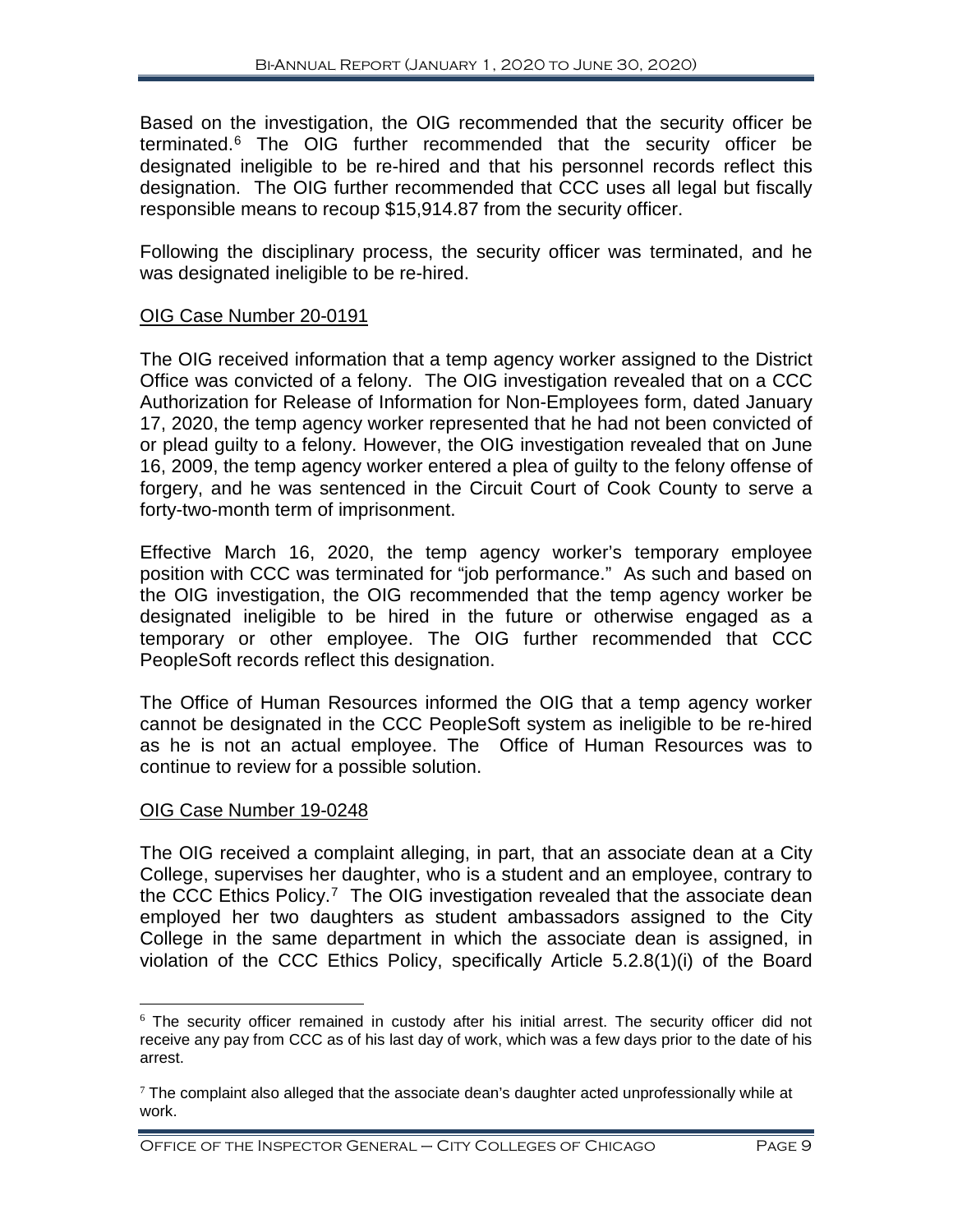Policies and Procedures for Management & Government, which, in turn, is a violation of Section IV(44) of the City Colleges of Chicago District-Wide Employee Manual.

The OIG acknowledged that an effort, though unsuccessful, was made to avoid the associate dean being the technical supervisor for her daughters. However, in practice, the associate dean actually employed and oversaw her daughters as student ambassadors. Considering this and based on the investigation, the OIG did not recommend any disciplinary action against the associate dean. Rather, the OIG recommended that the associate dean's two daughters be reassigned to a different department so that the associate dean does not continue to employ her daughters in violation of the CCC Ethics Policy.

According the President of the City College, the associate dean's two daughters were reassigned.

#### OIG Case Number 17-0092

The OIG obtained information that a full-time faculty member assigned to a City College resided outside the City of Chicago. The OIG investigation revealed that the full-time faculty member resided in Country Club Hills, Illinois, in violation of Article 4.6(a) of the Board Policies and Procedures for Management & Government and Section III of the CCC District-Wide Employee Manual.

The OIG investigation further revealed that the full-time faculty member falsified employment records, in that he fraudulently affirmed on a CCC residency certification document that he resided in Chicago, Illinois, when in fact he resided in Country Club Hills, Illinois, in violation of Section IV(11) of the CCC District-Wide Employee Manual.

The full-time faculty member resigned from his position with CCC after receiving a letter from the OIG requesting his presence for an interview. As such and based on the investigation, the OIG recommended that the full-time faculty member be designated ineligible to be re-hired and that his personnel records reflect this designation.

The full-time faculty member was designated ineligible to be re-hired.

#### OIG Case Number 19-0168

The OIG received a complaint that a customer service representative assigned to the District Office resided outside the City of Chicago. The OIG investigation revealed that the customer service representative resided in Riverdale, Illinois, in violation of Article 4.6(a) of the Board Policies and Procedures for Management & Government and Section III of the CCC District-Wide Employee Manual.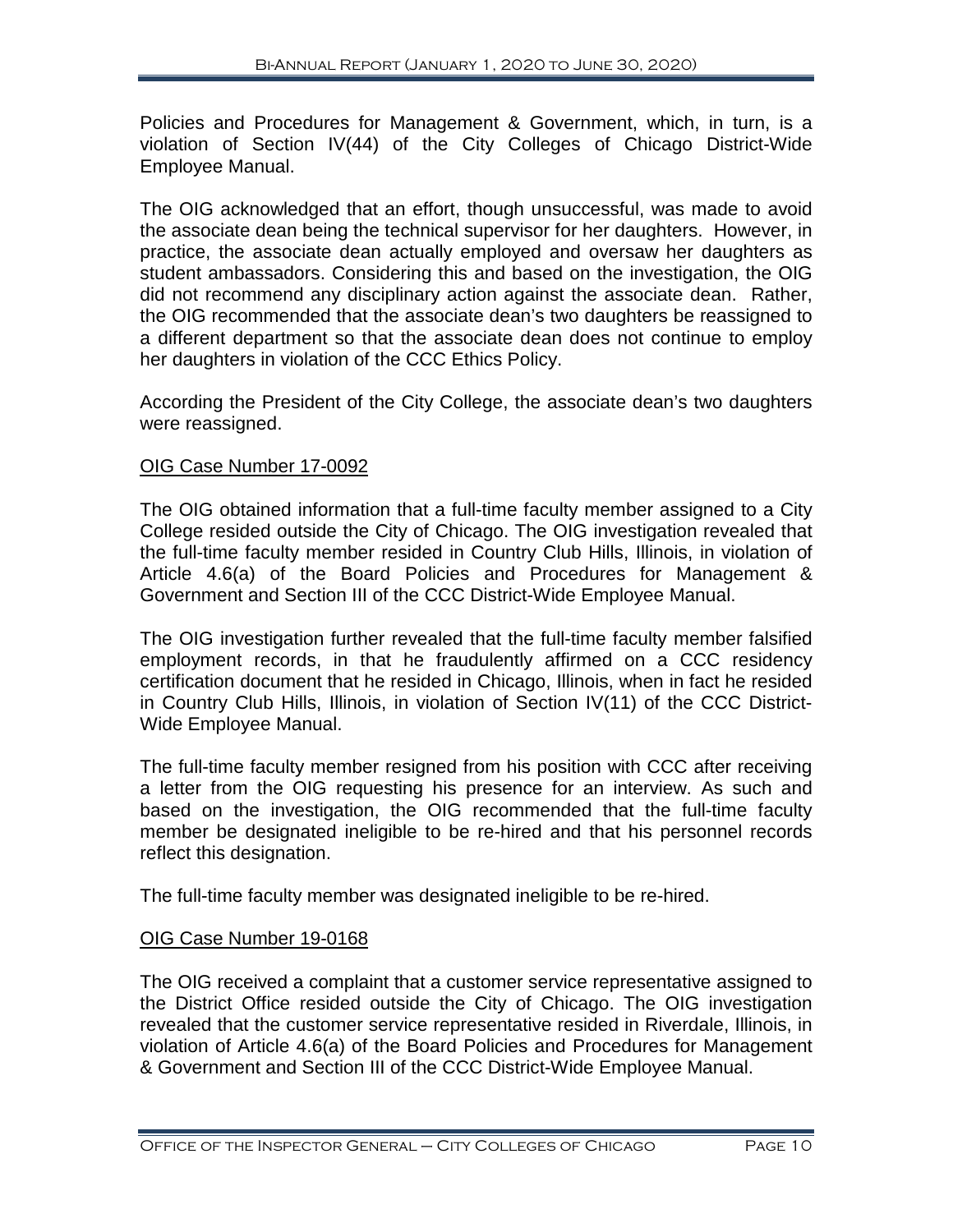The OIG investigation further revealed that the customer service representative falsified employment records, in that she fraudulently affirmed on a CCC residency certification document that she resided in Chicago, Illinois, when in fact she resided in Riverdale, Illinois, in violation of Section IV(11) of the CCC District-Wide Employee Manual.

Based on the investigation, the OIG recommended that the customer service representative be terminated. The OIG further recommended that the customer service representative be designated ineligible to be re-hired and that her personnel records reflect this designation.

At the outset of the disciplinary process, the customer service representative resigned from her position with CCC, and she was designated ineligible to be rehired.

#### OIG Case Number 18-0221

The OIG received a complaint that a janitor–group leader ("group leader") assigned to a City College resided outside the City of Chicago. The OIG investigation revealed that the group leader resided in Lombard, Illinois, in violation of Article 4.6(a) of the Board Policies and Procedures for Management & Government and Section III of the CCC District-Wide Employee Manual.

The OIG investigation further revealed that the group leader falsified employment records, in that he fraudulently affirmed on a CCC residency certification document that he resided in Chicago, Illinois, when in fact he resided in Lombard, Illinois, in violation of Section IV(11) of the CCC District-Wide Employee Manual.

After being advised that the OIG requested his presence for the purpose of an interview regarding his residency, the group leader retired from his position with CCC. As such and based on the OIG investigation, the OIG recommended that the group leader be designated ineligible to be re-hired and that his personnel records reflect this designation.

The group leader was subsequently designated ineligible to be re-hired.

#### OIG Case Number 18-0151

The OIG received a complaint that a chief engineer assigned to a City College resided outside the City of Chicago. The OIG investigation revealed that the chief engineer resided in Burnham, Illinois, in violation of Article 4.6(a) of the Board Policies and Procedures for Management & Government and Section III of the CCC District-Wide Employee Manual.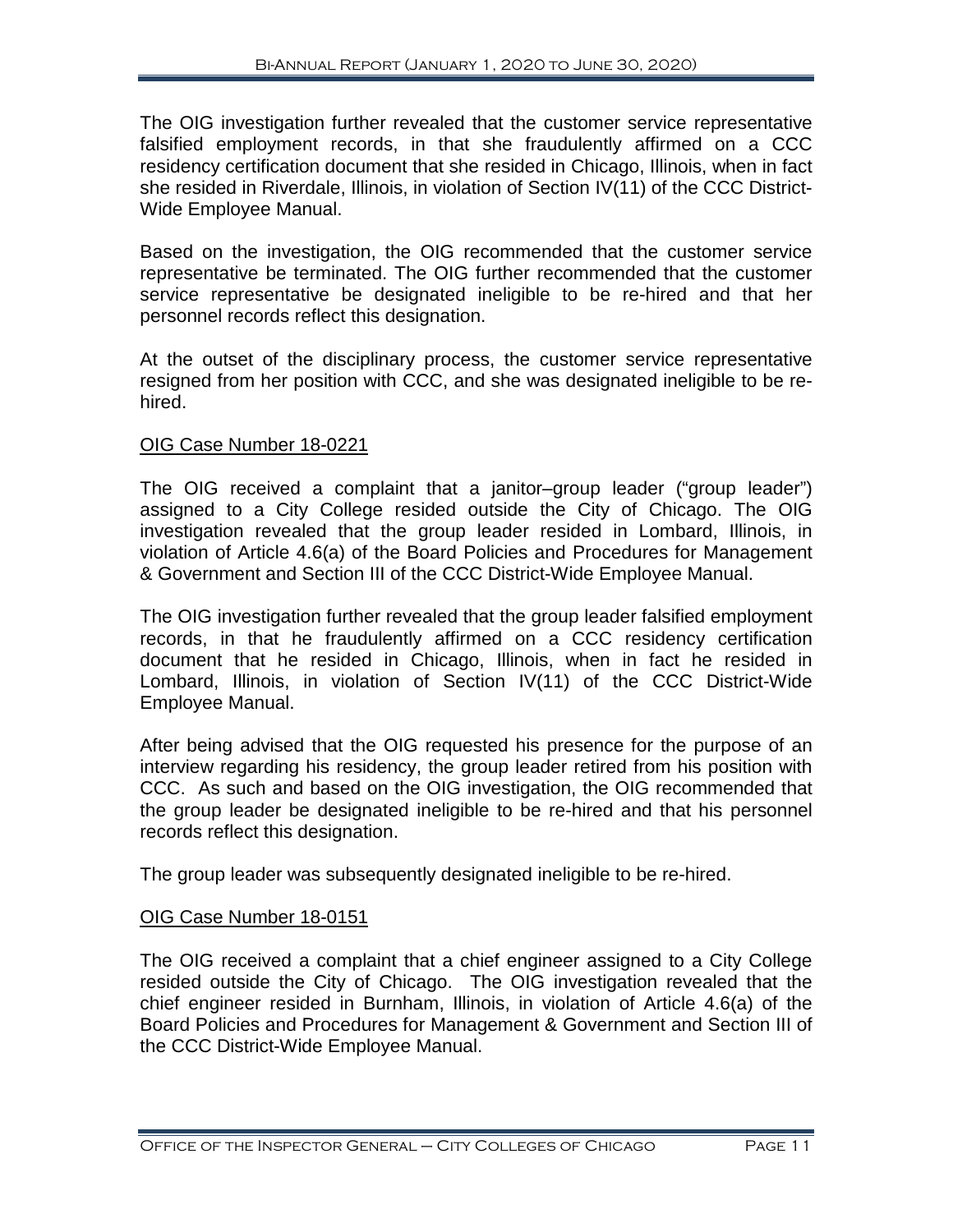The OIG investigation further revealed that the chief engineer falsified employment records, in that he fraudulently affirmed on a CCC residency certification document that he resided in Chicago, Illinois, when in fact he resided in Burnham, Illinois, in violation of Section IV(11) of the CCC District-Wide Employee Manual.

Based on the investigation, the OIG recommended that the chief engineer be terminated. The OIG further recommended that the chief engineer be designated ineligible to be re-hired and that his personnel records reflect this designation.

Following the disciplinary process, the chief engineer was terminated, and he was designated ineligible to be rehired.

#### **Annual Audit of the District's Compliance with the CCC Residency Policy** (OIG Case Number 20-0167)

Under the heading *Annual Certification of Residency*, Article 4.6(a) of the Board Policies and Procedures for Management & Government, which sets forth the CCC Residency Policy, provides that on February 1<sup>st</sup> of each year every full-time CCC employee will be required to certify their compliance with the residency policy. The employee's certification shall include an oath or affirmation that the employee is not required to be an actual resident because he/she falls within one of the exceptions to the requirement or that the employee is an actual resident of the City of Chicago. Additionally, Article 4.6(a) provides that "the Inspector General shall conduct an annual audit of the District's compliance with this Policy and shall submit a report of audit findings to the Board no later than the first regularly scheduled public meeting of the Board following July 1<sup>st</sup> of each year." On June 29, 2020, the OIG submitted the 2020 Audit of Compliance with the District's Residency Policy.

On January 27, 2020, full-time employees of CCC were sent an e-mail regarding the need to certify their Chicago residency for 2020 by completing the online *Annual Certification of Residency* form.

On March 16, 2020, the Office of Human Resources provided the OIG with the results of all of the responses received. The great majority (1,896) of the 1,925 (98.5%) full-time employees responded to the Annual Certification Process.

Of the 29 employees who did not respond, the OIG confirmed that 15 were on leaves of absence, and 6 were on sabbatical leaves. Therefore, all but 8 (99.6%) of the full-time employees who were active and working during the 2020 certification of residency process responded. The table below documents the responses received District-Wide, as confirmed by the OIG.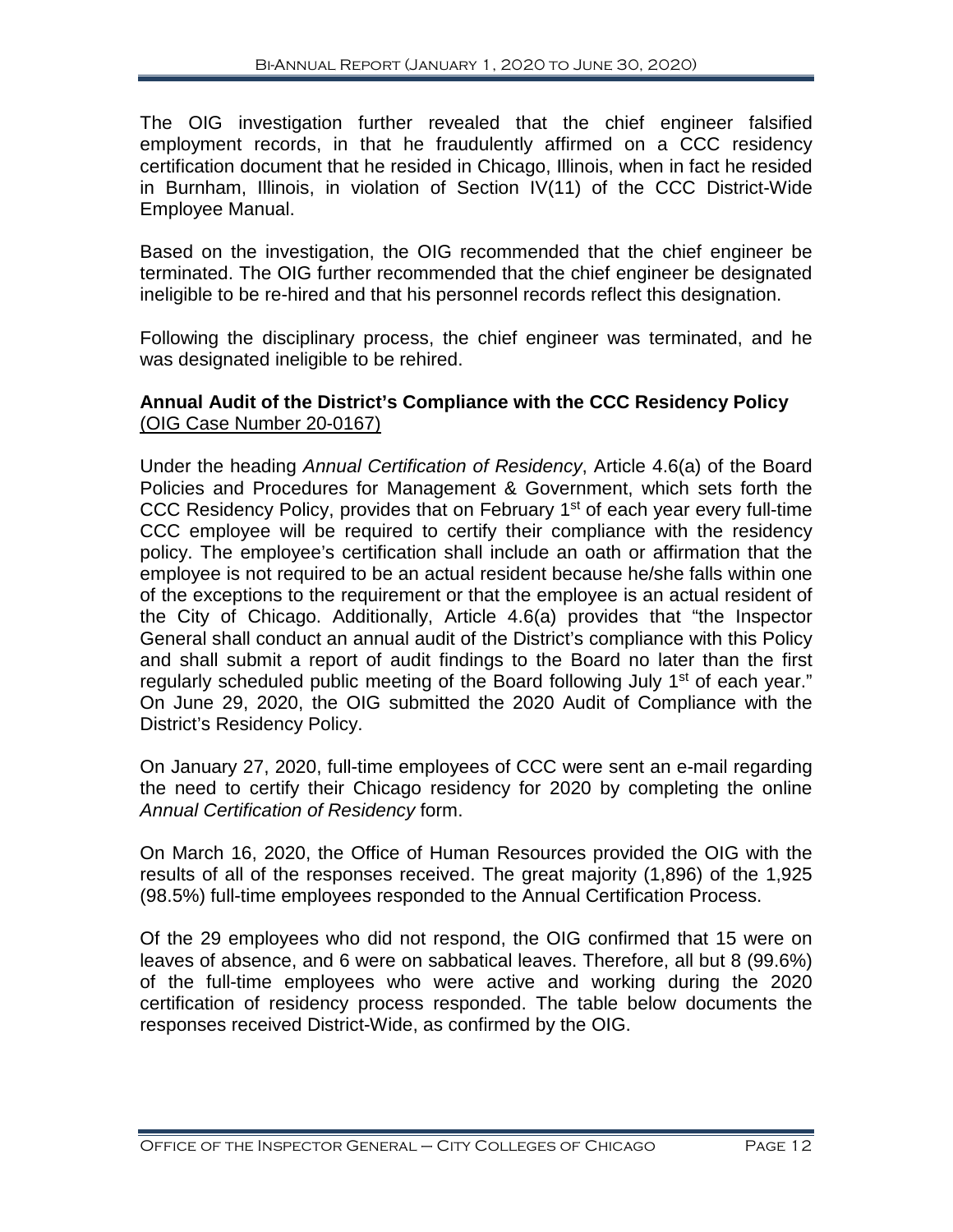| <b>Response</b>                                                                         | <b>Number</b> | ℅       |
|-----------------------------------------------------------------------------------------|---------------|---------|
| No response                                                                             | 8             | 0.42%   |
| No response due to employee being on a leave of absence                                 | 15            | 0.78%   |
| No response due to employee being on sabbatical                                         | 6             | 0.31%   |
| 1. Required to be a resident, with correct address                                      | 1850          | 96.10%  |
| 2. Not required to be a resident, with correct address                                  | 6             | 0.31%   |
| 3. Required to be a resident, with incorrect address                                    | 10            | 0.52%   |
| 4. Not required to be a resident, with incorrect address                                |               | 0.05%   |
| 5. Required to be a resident, but does not currently live within<br>the City of Chicago | 29            | 1.51%   |
| Total                                                                                   | 1925          | 100.00% |

As part of the audit of compliance with the District's residency requirement, the OIG analyzed these full-time employee responses. The OIG analysis of these responses revealed the following:

- Regarding the 1860 employees who responded that they were required to be a resident of the City of Chicago (See Responses 1 and 3 in the table above):
	- o As of June 25, 2020, the OIG had active investigations regarding 14 of these 1,860 full-time employees who represented that they were required to be a resident of the City of Chicago.
- Regarding the 7 employees who responded that they were not required to be a resident of the City of Chicago (See Responses 2 and 4 in the table above):
	- o Six of these 7 employees fell within an exception to the CCC residency requirement.
		- Two of these 6 employees were hired before July 1, 1977.
		- **Four of these 6 employees were exempt from the CCC** residency requirement due to side letter agreements.
	- o The one employee who did not fall within an exception to the CCC residency requirement listed a City of Chicago address as her residential address. An OIG review of public records regarding this employee revealed that the employee appeared to reside in the City of Chicago.
- Regarding the 29 employees who responded that they were required to be residents but did not currently reside within the City of Chicago (See Response 5 in the table above):
	- o One of the 29 employees fell within an exception to the CCC residency requirement.
	- o Ten of the 29 employees were employed for less than six months or received approved extensions.
	- o Eighteen of the 29 employees responded that they did not currently reside within the City of Chicago, despite the fact that CCC records